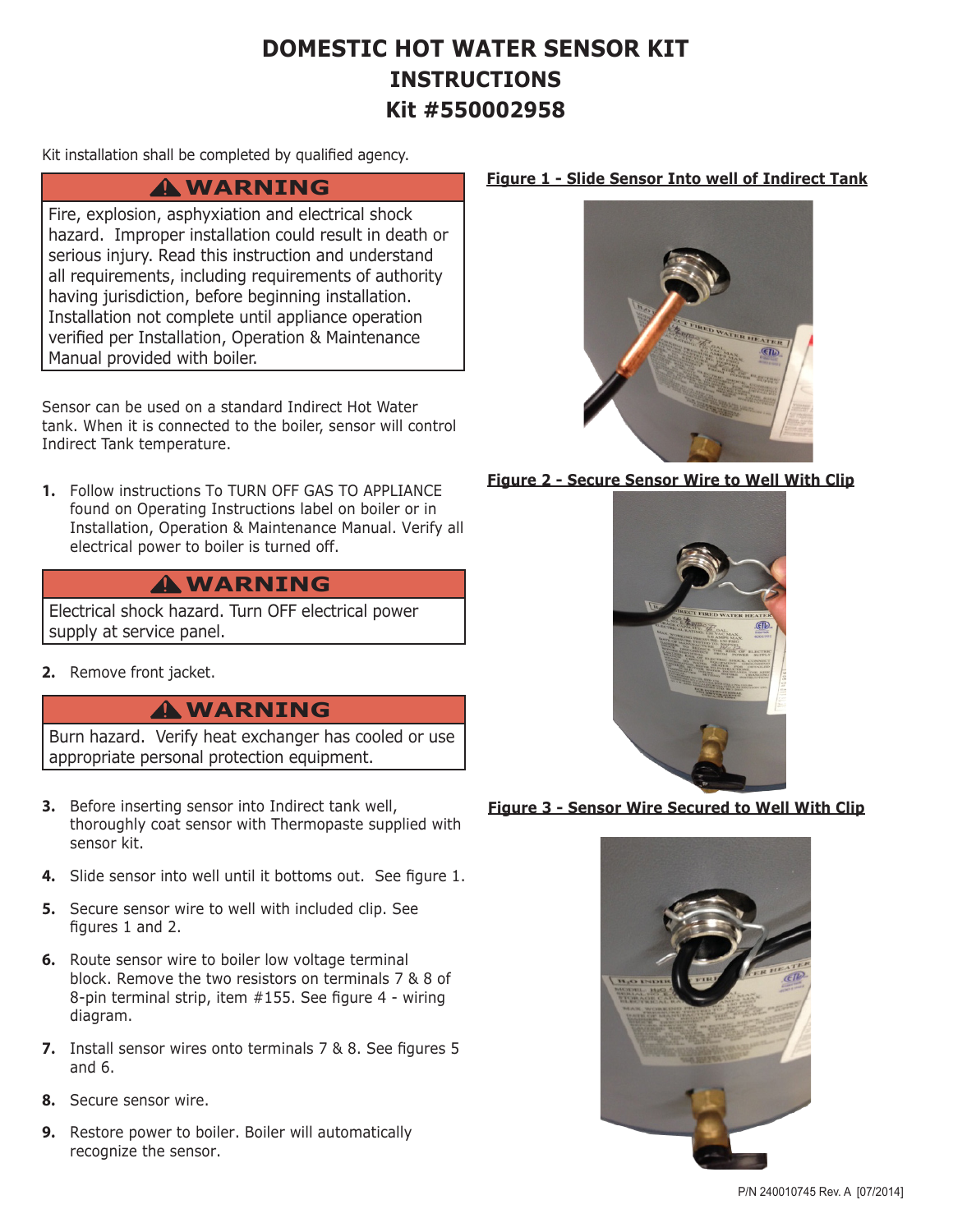# **DOMESTIC HOT WATER SENSOR KIT**

- **10.** See Installation, Operation & Maintenance Manual for adjusting DHW tank temperature and operation.
- **11.** Resume operation using Installation, Operation & Maintenance Manual.
- **12.** Verify proper operation by following START UP PROCEDURE in Installation, Operation & Maintenance Manual.
- **13.** Install front cover.

| <b>DOMESTIC HOT WATER SENSOR KIT</b> |              |            |  |
|--------------------------------------|--------------|------------|--|
| #550002958                           |              |            |  |
| <b>DESCRIPTION</b>                   | <b>PART#</b> | <b>OTY</b> |  |

| <b>DHW Tank Sensor</b> |           |  |
|------------------------|-----------|--|
| Clip                   |           |  |
| Thermopaste            |           |  |
| Instructions           | 240010745 |  |